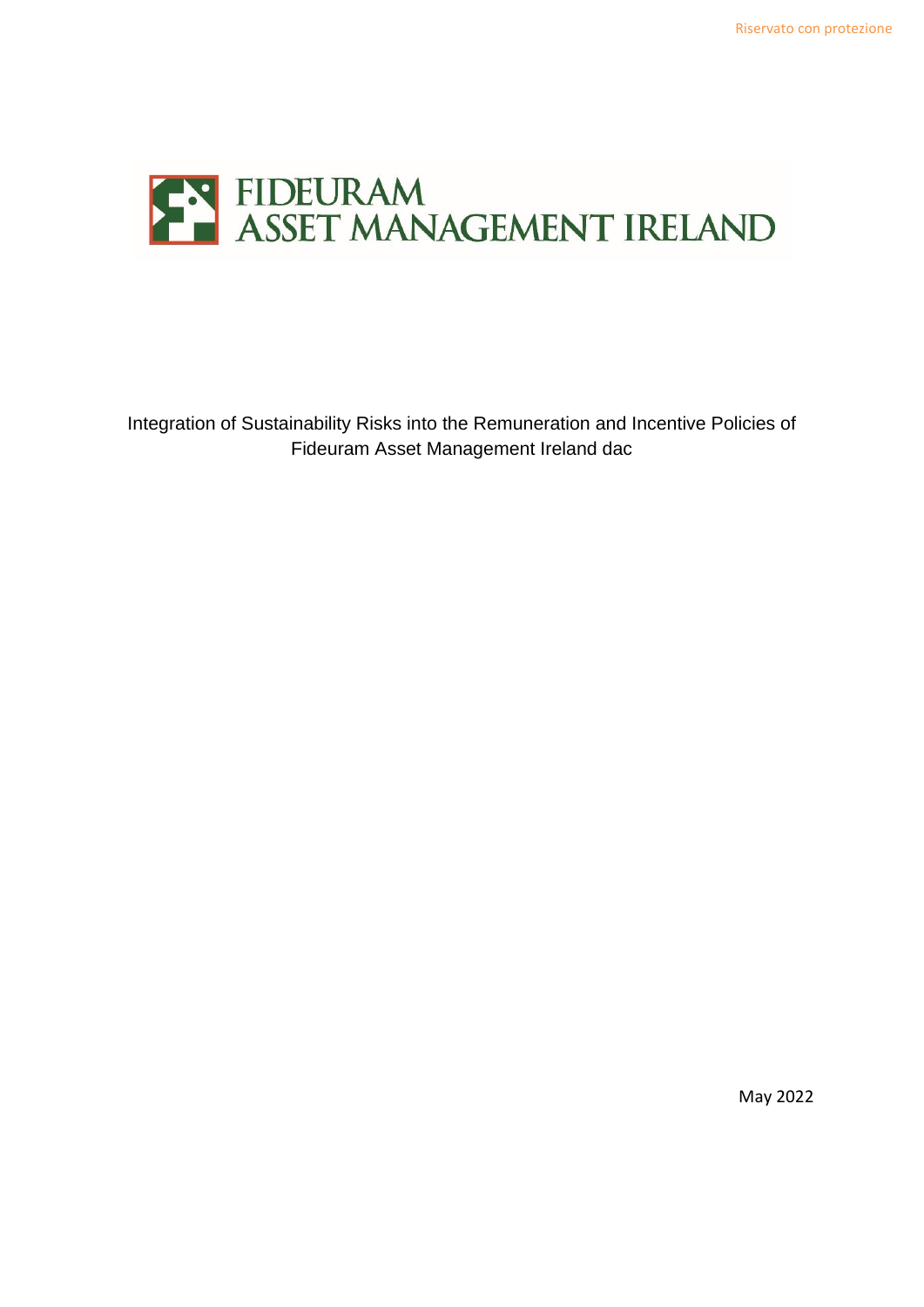

### **INDEX**

| 3. METHODOLOGIES FOR INTEGRATING THE SUSTAINABILITY RISKS IN THE INVESTMENT PROCESS 3 |  |
|---------------------------------------------------------------------------------------|--|
| 4. "SUSTAINABILITY-RELATED CORRECTIVE MECHANISM" OF THE BONUS ACCRUED WITHIN THE      |  |
|                                                                                       |  |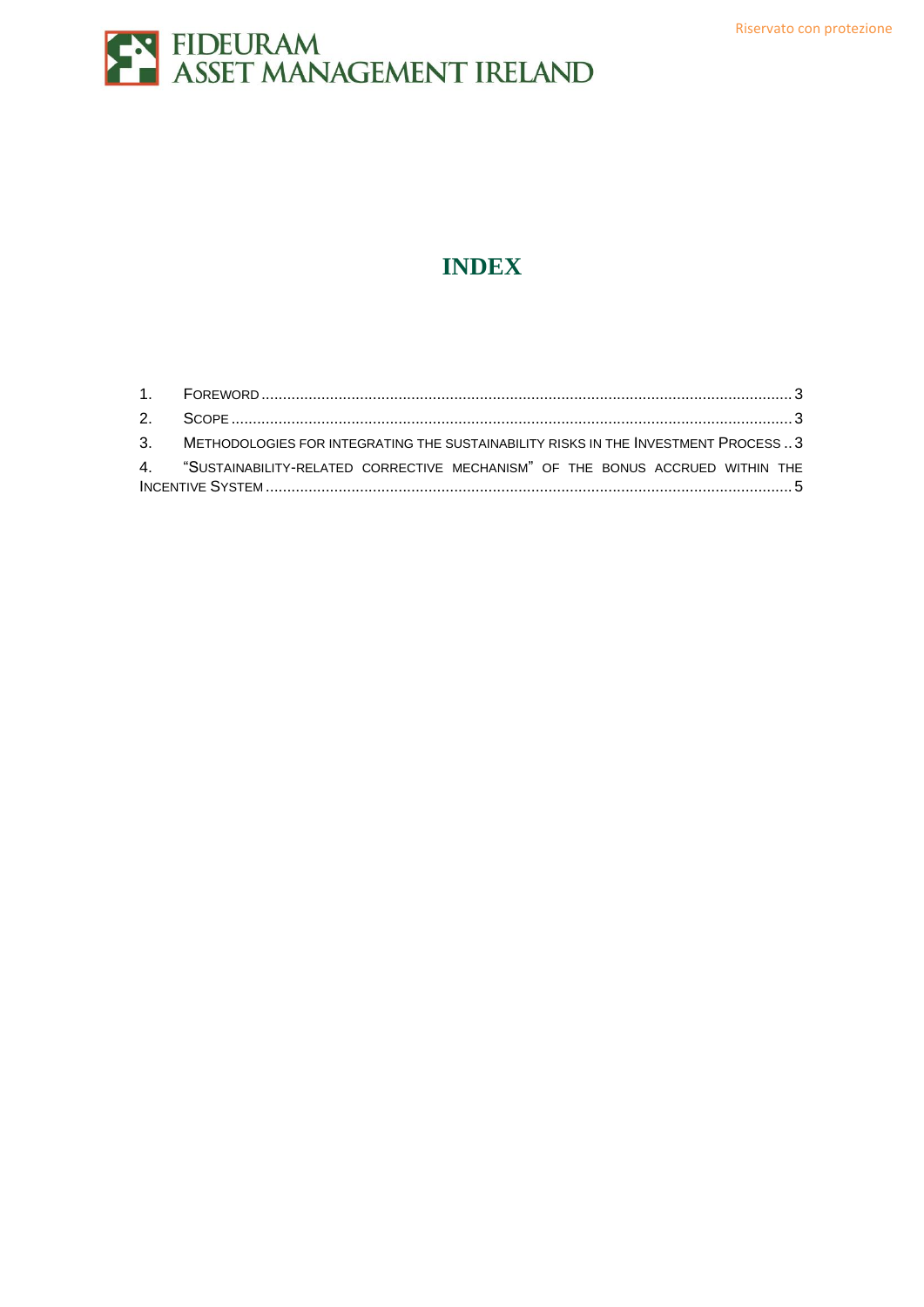

### <span id="page-2-0"></span>**1. Foreword**

This document describes the methodologies adopted by Fideuram Asset Management Ireland dac (hereinafter also "the Company" or "FAMI") for the integration of the sustainability risks in the Remuneration and incentive policies, pursuant to Regulation (EU) 2019/2088 of the European Parliament and of the Council on sustainability-related disclosures in the financial services sector (socalled "*Sustainable Finance Disclosure Regulation*" or "*SFDR Regulation*"), and the related implementing regulations.

In this regard, the following paragraphs summarise:

- − the methodologies for integrating the "sustainability risks" connected to collective asset management services and portfolio management and to recommendations made within the advisory services on investments, formalised as part of the "*Sustainable and Responsible Investment Policy of Fideuram Asset Management Ireland dac"* (hereinafter the "Sustainable Policy");
- − the "sustainability-related corrective mechanism" of the bonus, defined in the framework of the Incentive System for personnel belonging to the category of "Portfolio Managers".

#### <span id="page-2-1"></span>**2. Scope**

The "Sustainable Policy" concerns all managed products - mutual funds and portfolio managements - that in the pre-contractual information:

- explain the methods of sustainability risk integration in the investment decisions, in accordance with the transparency requirements laid down in Article 6 of Regulation (EU) 2019/2088;
- promote environmental or social characteristics, among others, or a combination of these characteristics, provided that the companies in which the investments are made respect good governance practices, pursuant to Article 8 of Regulation (EU) 2019/2088;
- have sustainable investment objectives, pursuant to Article 9 of Regulation (EU) 2019/2088.

Mandates characterised by the presence of specific indications in their respective investment policies do not fall within the scope of application, considering the lower degree of discretion in the selection of financial instruments.

### <span id="page-2-2"></span>**3. Methodologies for integrating the sustainability risks in the Investment Process**

According to the provisions of its "Sustainable Policy", the Company adopted specific methodologies for the selection of the financial instruments, suitably tiered according to the characteristics and objectives of individual products under management, taking environmental, social and governance factors (so-called ESG "*Environmental, Social and Governance factors"*) and principles of Sustainable and Responsible Investment (so-called SRI - "*Sustainable and Responsible Investments*") into account.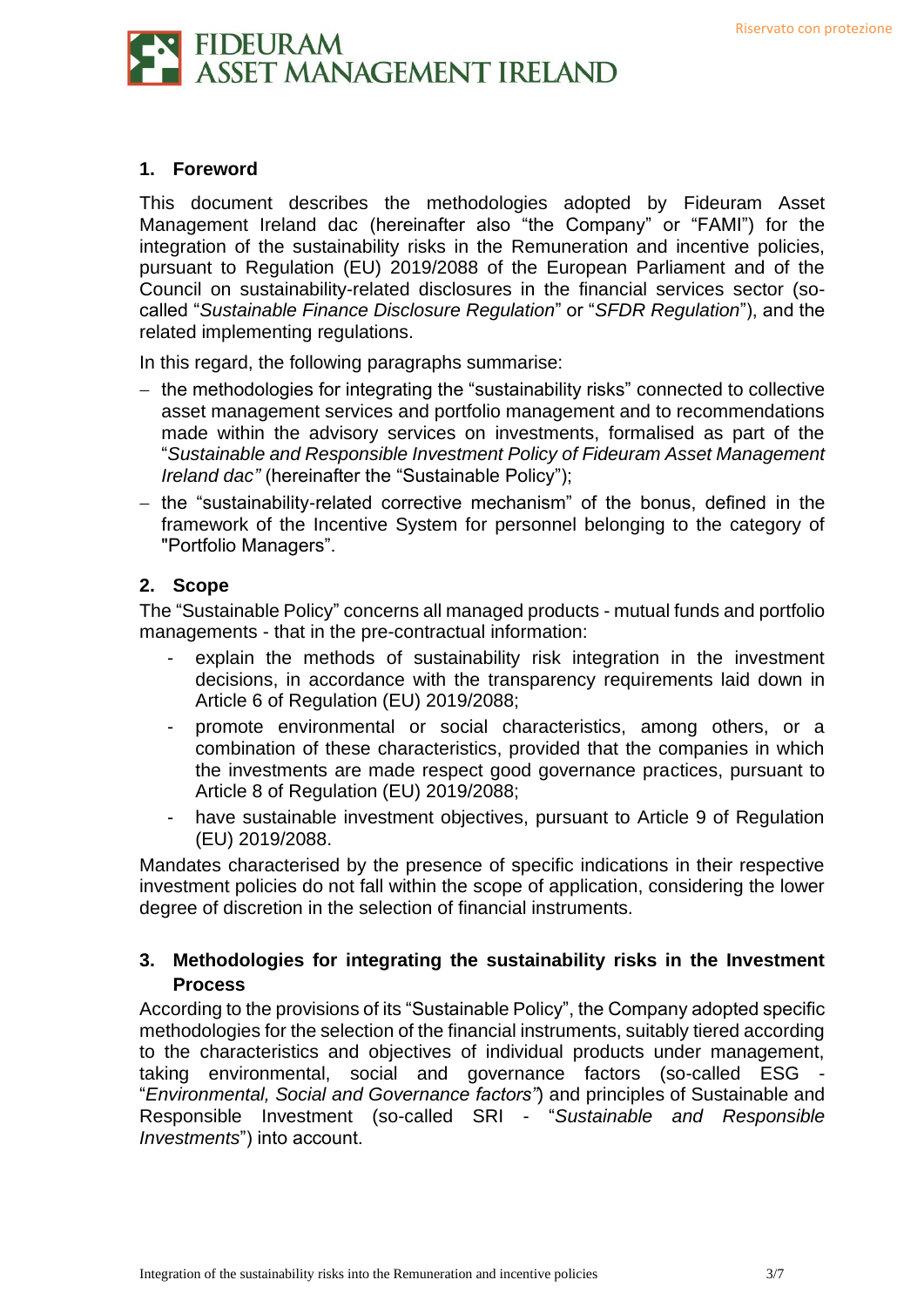# FIDEURAM<br>ASSET MANAGEMENT IRELAND

The issuer selection and monitoring criteria based on ESG and SRI profiles integrate the traditional financial analysis of risk/return profiles of issuers that the Company takes into account when forming its investment choices, in order to prevent that environmental, social and governance conditions may cause a significant, actual or potential, adverse impact on the value of the investments of the assets under management.

The following paragraphs describe the criteria adopted by the Company, consistently with the following SRI/ESG strategies:

− SRI exclusion criteria: Issuers operating in non-socially responsible sectors to which restrictions or exclusions apply with respect to the entirety of the individual assets under Management (so called "SRI binding screening"); issuers operating in sectors deemed not to be "socially responsible" are those companies characterized by a clear direct involvement in the production, maintenance, sales and storage of weapons of mass destruction or in the thermal coal industry.

− ESG screening and monitoring: "critical" issuers that are restricted or excluded from the entirety of individual assets under management (so called "ESG binding screening"); those issuers are those highly exposed to ESG risks or involved in particularly serious business controversies like violations of international treaties or principles such as the UN Global Compact and ILO Core Conventions.

− Integration of ESG factors: integration of ESG factors into the analysis, selection and composition of managed portfolios with flexible approaches with regards to asset class typology and product investment strategy, aimed at generating sustainable long-term financial performance; among these, the inclusion of sustainable topics focused on long-term structural growth (Sustainability Themed investing), the selection of the most virtuous issuers in terms of sustainable performance through the ESG score (positive or best-in-class screening) and the consideration of non-financial information in the financial assessment of issuers.

− Impact investments: an investment approach that enables to pursue specific sustainability objectives which can generate a positive and measurable social or environmental impact. (so called "Impact investing");

− Engagement and Stewardship: a proactive and systematic interaction with the companies considered relevant, in order to encourage the integration of sustainability factors into business management, and a conscious management aimed at reducing their negative environmental and social impacts. Engagement activities are developed through continuous and constructive dialogue, and the exercise of administrative and voting rights.

The following matrix links the strategies implemented by the Company with respect to the integration of the sustainability risks to financial products, following the SFDR Regulation's principles: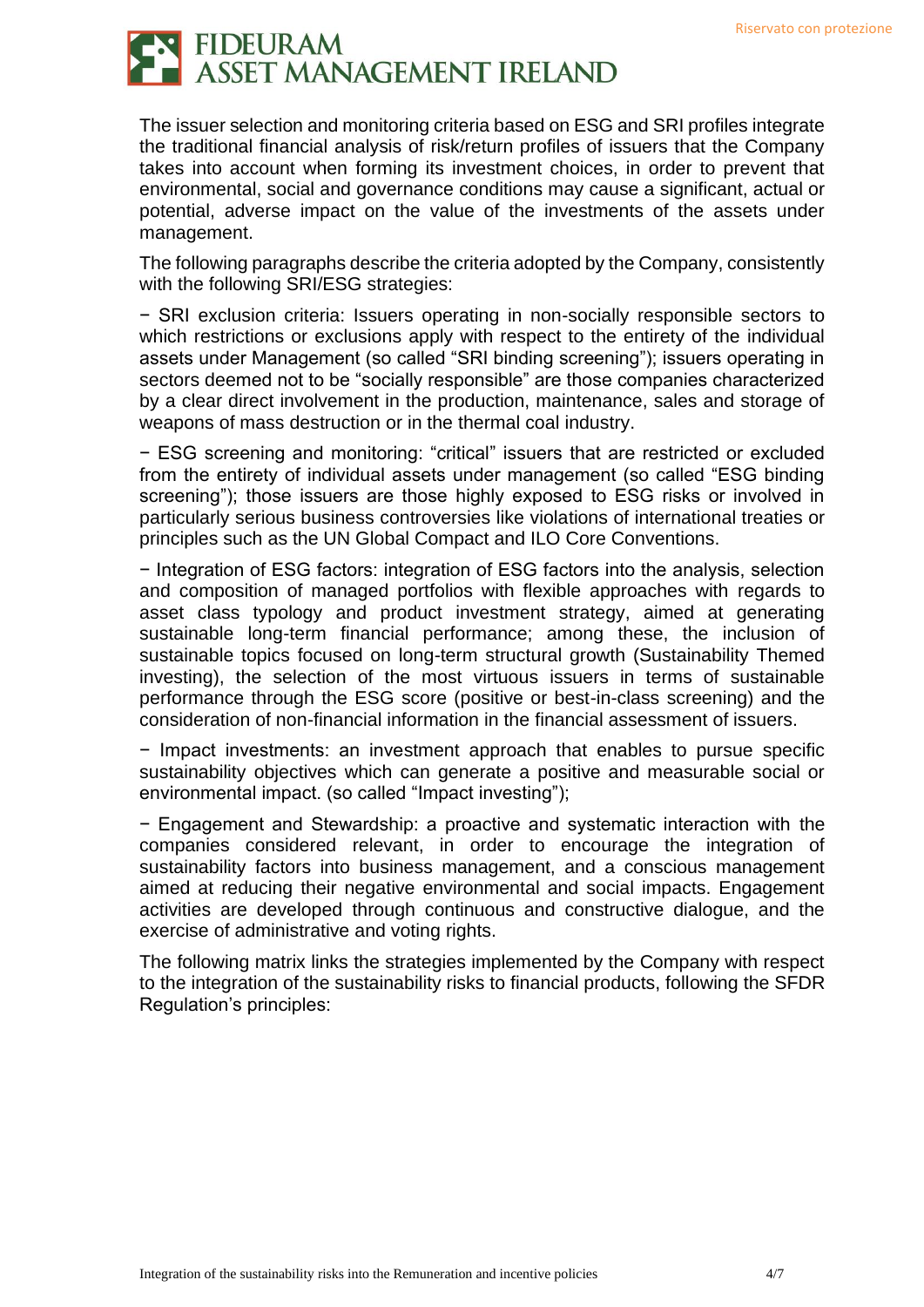

| <b>INTEGRATION STRATEGY</b>                                    | <b>ARTICLE 6</b> | <b>ARTICLE 8</b> | <b>ARTICLE 9</b> |
|----------------------------------------------------------------|------------------|------------------|------------------|
| SRI Exclusion criteria (SRI binding<br>Screening)              |                  |                  |                  |
| <b>ESG Screening and Monitoring</b><br>(ESG binding Screening) |                  |                  |                  |
| Integration of ESG factors                                     |                  |                  |                  |
| Impact Investing                                               |                  |                  |                  |
| <b>Engagement and Stewardship</b>                              |                  |                  |                  |

For each of the Strategies, the Company has defined specific decision-making processes and operational limits aimed at limiting the risks, including reputational risks, of managed portfolios; the compliance with the operational limits is monitored by the Risk Management Function with the support of the Compliance & AML Function, in the manner detailed in the following paragraphs.

#### <span id="page-4-0"></span>**4. "SUSTAINABILITY-RELATED CORRECTIVE MECHANISM" OF THE BONUS ACCRUED WITHIN THE INCENTIVE SYSTEM**

In order to integrate the sustainability risks taken in portfolio management, the Company set, under the Incentive System for personnel belonging to the category of "Portfolio Managers" (Group Risk Takers, Legal Entity Risk Takers, Middle Management and Professional) a corrective mechanism of the bonus that values the activity performed in sustainability risk management terms (so-called "sustainabilityrelated corrective mechanism").

This mechanism is based on a comparison between the "sustainability rating" of each individual managed portfolio (i.e. average score of the product with reference to ESG factors) and the corresponding target level identified (i.e. average score of the benchmark or investable universe associated to the product). For further details, see the following Focus.

Depending on the deviation of the "sustainability rating" of the portfolio from the target, the "sustainability-related corrective mechanism" can either confirm the theoretical bonus of the Manager determined under the Incentive System or act as an upward or downward corrective factor. In particular:

- − if the sustainability rating of the Manager's portfolio is one notch higher than the target one, the bonus is increased by 5%;
- − if the sustainability rating of the Manager's portfolio is two or more notches higher than the target one, the bonus is increased by 10%;
- − if the sustainability rating of the Manager's portfolio is one notch lower than the target one, the bonus is reduced by 5%;
- − if the sustainability rating of the Manager's portfolio is two or more notches lower than the target one, the bonus is reduced by 10%;
- − if the sustainability rating of the Manager's portfolio is in the same class as the target rating, the bonus is confirmed.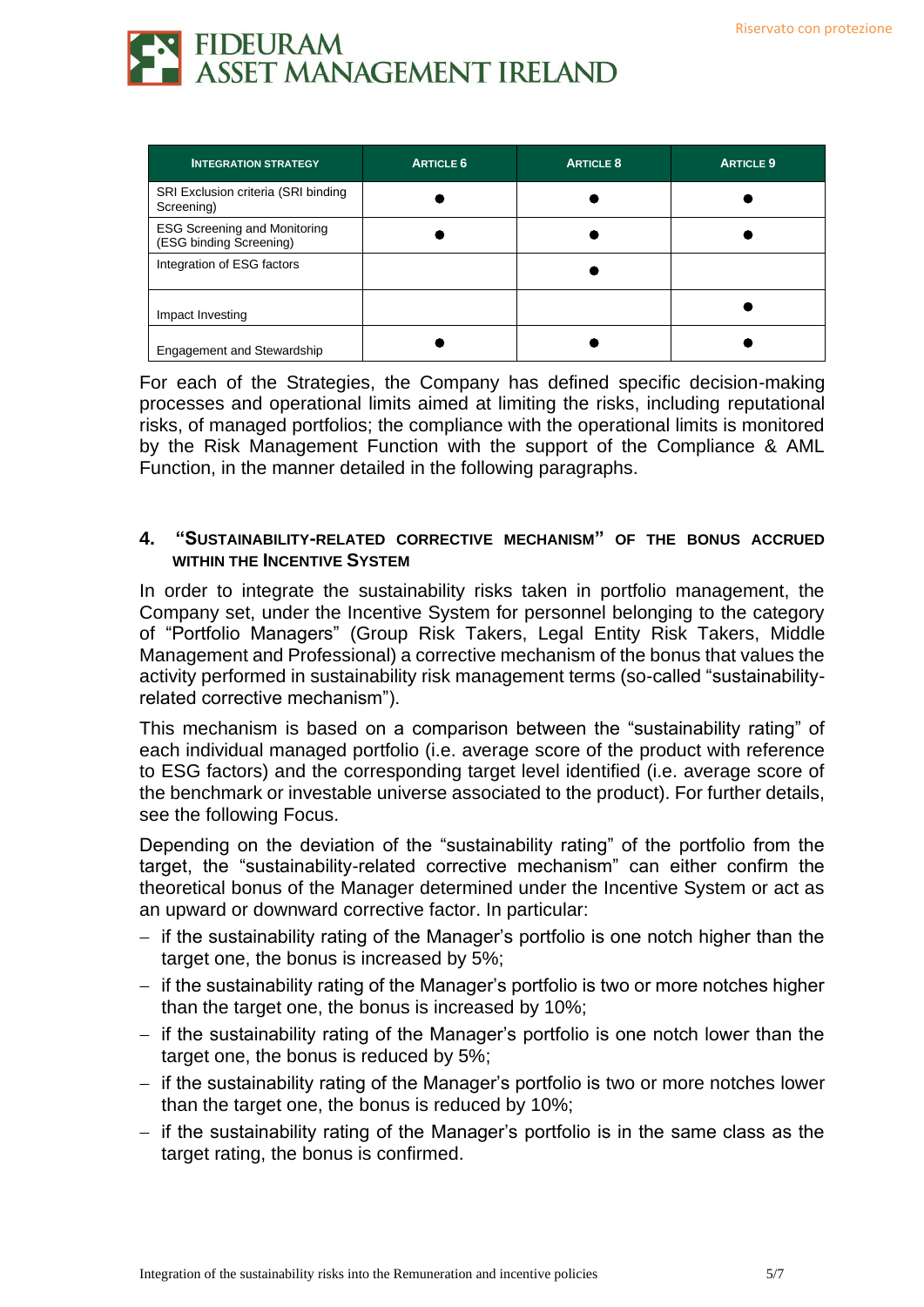### **FIDEURAM ASSET MANAGEMENT IRELAND**

The corrective factor determined at the single product level is aggregated at the manager level according to the aggregation rules used for the determination of the MBO Performance Indicator.

### Focus: Methods<sup>1</sup> for calculating the "sustainability-related corrective **mechanism"**

The assessment of the level of integration of the ESG factors in the analysis, selection and composition of the portfolios under management is carried out by attributing a score to each individual portfolio under management (average weighted score) also used to monitor those products promoting environmental or social characteristics, among others, or a combination thereof and those that have sustainable investment objectives.

In particular, the Company calculates the average scores observed over time for each product under management (so-called "*Product sustainability score*").

The same calculation is performed for the benchmarks of each product (benchmark of product or investable universe and/or shadow benchmark, in the case of absolute / total return products) in order to determine the target parameters referred to each individual product (so-called *"Target sustainability score of the Product"*).

The scores (i.e. *product sustainability score* and target *sustainability* score of the product) are grouped under 20 rating classes to define the "sustainability rating" for each productand corresponding target, based on the rating scale reported in the following table. As described in section 4, a corrective factor (+/- 5/ 10%) is associated to each product depending on how the sustainability rating of the product differs from the related target. The corrective factor for a Manager is calculated as the weighted average of the corrective factors of the managed portfolios, using the same weights as for the aggregation of the MBO indicators.

|        |                | <b>Score</b>   |
|--------|----------------|----------------|
| Rating | <b>Minimum</b> | <b>Maximum</b> |
| 20     | > 9.5          | $= 10$         |
| 19     | > 9            | $\leq$ 9.5     |
| 18     | > 8.5          | $\leq$ 9       |
| 17     | > 8            | $\leq$ 8.5     |
| 16     | > 7.5          | $= 8$          |
| 15     | >7             | $\leq$ 7.5     |
| 14     | > 6.5          | $= 7$          |
| 13     | > 6            | $= 6.5$        |
| 12     | > 5.5          | $\leq 6$       |
| 11     | > 5            | $\leq$ 5.5     |
| 10     | > 4.5          | $\leq$ 5       |

<sup>1</sup> It should be noted that a technical study, which aims at convergence between the calculation method adopted by the SGR and that envisaged in other SGRs belonging to the Intesa Sanpaolo Group, is in progress.